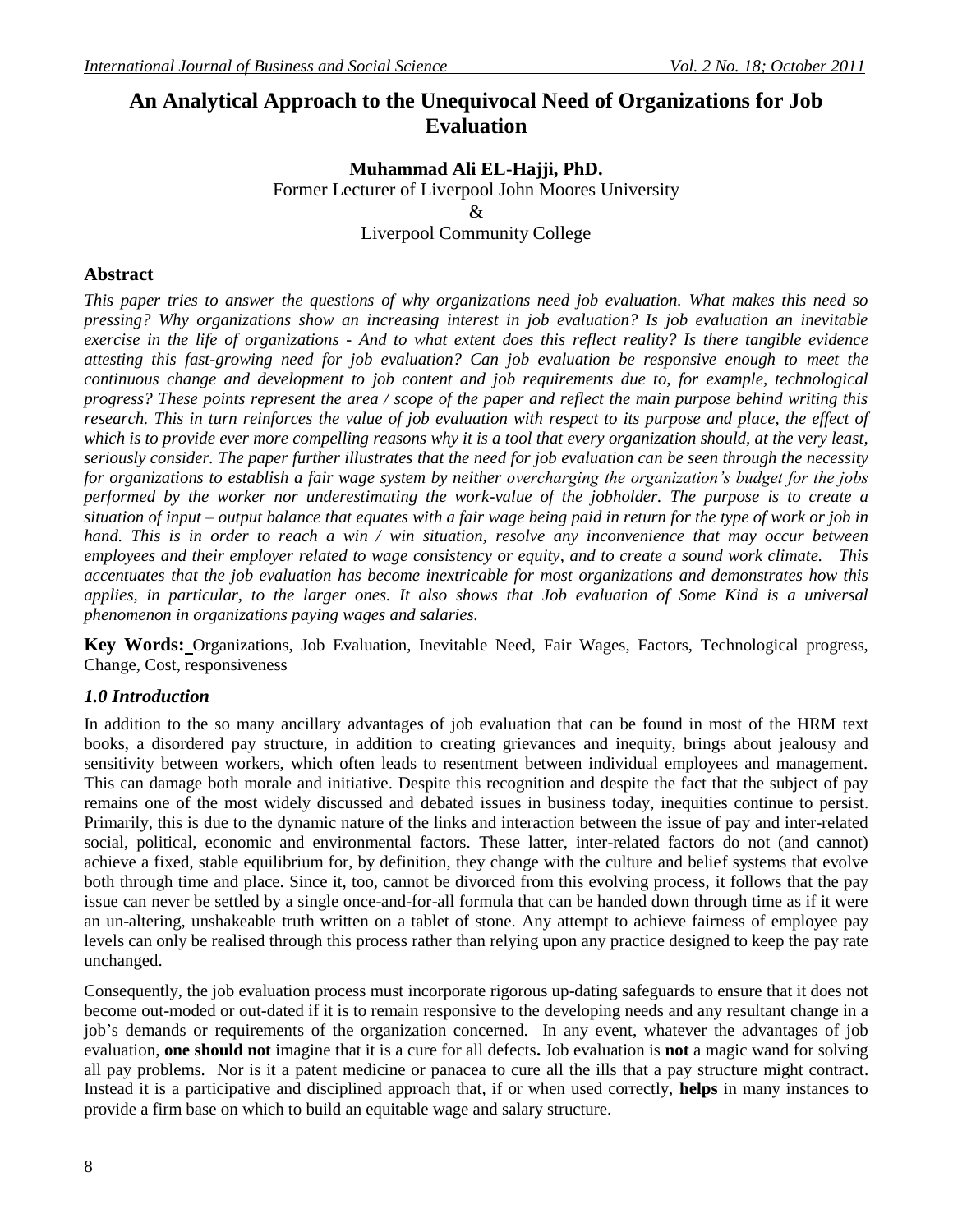#### **1.1 Some key dimensions behind the importance of job evaluation:**

Overall, however, job evaluation is associated with concepts and terms such as: logic, fairness, equity and objectivity in order to establish felt-fair pay differentials accepted by all the parties involved. **Logic here infers** that pay differentials should be based upon certain standards and criteria, which need to be regulated rather than determined through arbitration. **Fairness and equity refer** to just pay, based on assessment and adjustment of the pay differentials in the light of achieving balance between employees 'input' and 'output' (in this context ,see for example Molander & Winterton, 1994: 135 ). **Objectivity here refers** to non-discriminatory job evaluation in addressing the pay differentials between men and women throughout the evaluation process (including assigning points or weights for the job factors / compensable factors)**.** Such dimensions would make organizations more interested in job evaluation**. Otherwise,** employees seek equilibrium through making an adjustment. This is because the equity principle / equity theory has two important components that are 'assessment' and 'adjustment' (see Quible, 2001: 208; also Curtis, S. and Curtis, B., 1995: 166; Torrington et al.; 2002: 574). This also means that the equity element gives the right for the employees to appeal against management decisions on pay, if those decisions were unfair from their point of view (see Kinicki and Williams, 2006: 381/2). All these factors are designed to keep job evaluation applications abreast with the concepts of logic, fairness, equity and objectivity.

### *2.0 Surveys of various sectors and industries in different countries emphasize the need for job evaluation*

Job evaluation has been gaining attention in spite of its relatively brief history**.** According to the National Board for Prices and Incomes in Britain, the need for job evaluation is mainly to offer an accepted pay structure (National Board for Prices and Incomes, Sep., 1968: ch:3: para.28**;** also Graham et.al., 1976: 194). In a survey of 213 British organizations, it was found that 168 had job evaluation schemes in operation, which means 78**.**8 percent of respondents (Thakur and Gill, 1976: 9). Lupton and Bowey (1983:11) mention that the considerable spread of job evaluation occurs in some industries and larger firms with over 10,000 individual employees compared to 25 percent in smaller establishments with fewer than 250 workers. Furthermore, a survey of 316 organizations found that 55 percent used formal job evaluation processes (Armstrong  $(2)$ , 1999/2000:131). In the U.S.A. one third of American companies have adopted formal job evaluation plans (Calhoon, 1963: 423). Six out of every seven firms covered in a survey by the Bureau of National Affairs used formal job evaluation plans (details in Belcher (1), 1974:93; see also Figart et al., 2002:121)**.** By the mid sixties, according to a job evaluation estimate, some 50 million American employees, i.e. about two-thirds of the labour force, were graded under job evaluation schemes of one kind or another (Thakur and Gill, p.2)**.**

The above illustration shows job evaluation to have been used more widely in the U.S.A. than in Britain**.** To this, the (former) Institute of Personnel Management in London (Personnel Management, 1968: Vol.7, No.12, p.3) and Belcher  $(1)$  (p.94) in the United States point out that Great Britain makes less use of job evaluation than the U.S.A. but that its use is growing. Europe, too, embraces job evaluation more than Britain, with the Netherlands being a case in point. What is clear is that whilst the degree of job evaluation application varies greatly from country to country, its overall use continues to increase at a considerable rate (Brown et. al., 1972: 7). From here, strictly in this context, one can safely say that job evaluation of some kind is a universal phenomenon in organizations paying wages or salaries**.**

#### **2.1 Both management and union have helped in boosting job evaluation**

During the last thirty-five years, job evaluation has been increasingly used, more specifically by medium to large organizations, to assess not only managerial and clerical jobs, but also manual workers. Bradley (1979: 1) says this is because **both management and union** have come to view it as a useful aid to salary administration and the establishment of a 'fair' wage structure. In Britain, the Advisory, Conciliation and Arbitration Service (1975: 4) sees that one of the wider benefits is that job evaluation promotes more efficiency in management, working methods and removal of poor working conditions and job hazards. Thus different surveys in different organizations clearly indicate that job evaluation is becoming more popular and is becoming used a great deal more. Thus job evaluation has become more than merely an advantage but is seen as a necessity in the management of salaries and wages. In the same context, Torrington and Hall (1998: 608) see that job evaluation, as a well-established technique, has received a series of boosts in recent years. Some agencies even find it beneficial to hold intensive courses with the organization to hire specialists or consultants in this field. Others even give grants to people to study job evaluation.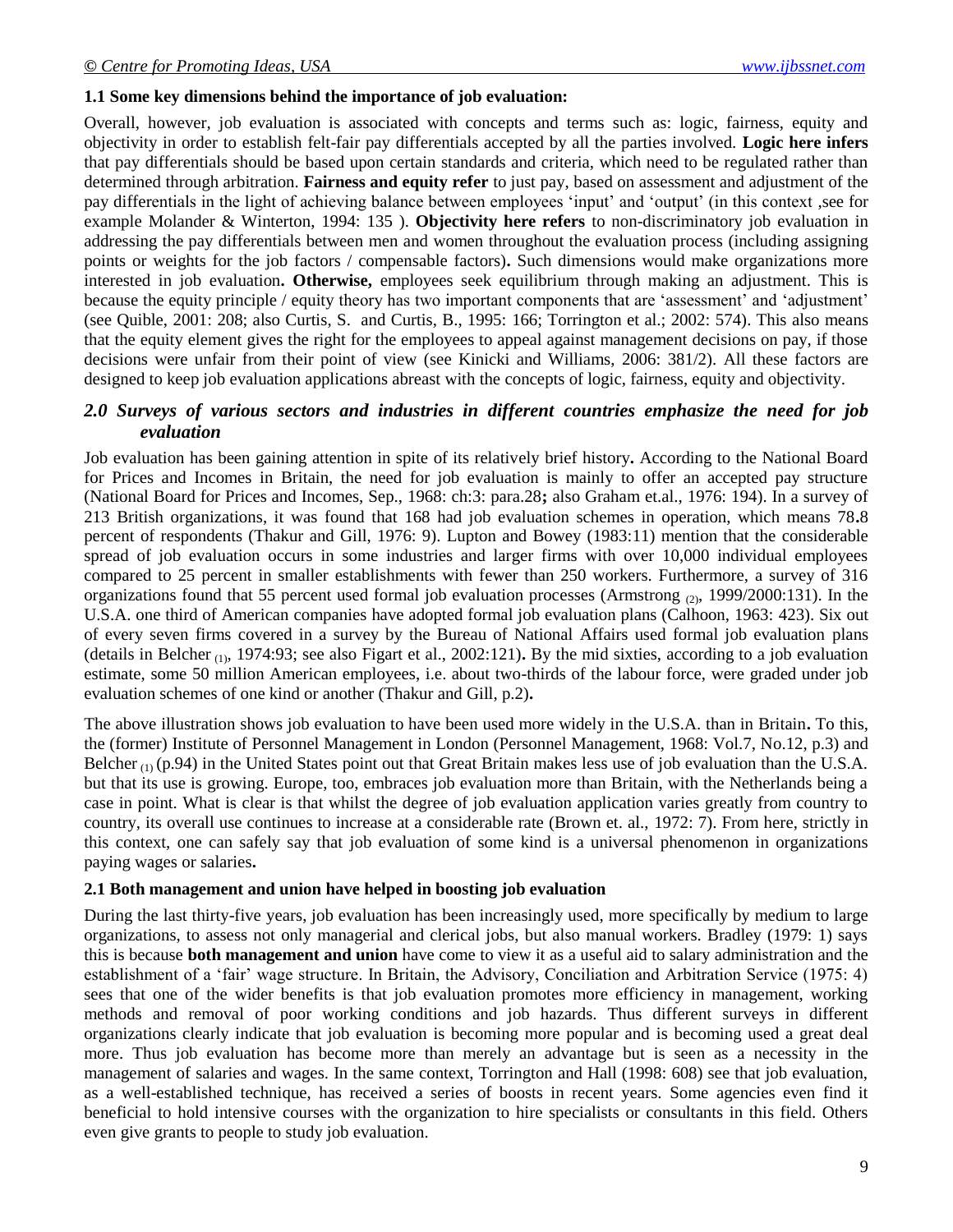However, it is relevant to mention that an initial or preparative meeting between management and union is an important preliminary step in order to pave the way to acknowledging and establishing the need for job evaluation.

### *3.0 Wage and salary represent major items of organizations cost*

The pay factor is crucial among the reasons under-pinning the need for job evaluation in order to rationalize and systemize an organization's pay policy. In Britain, 75 percent of the expenditure of service industries, including local government and the National Health Service, goes on labour alone (Buckley, 1994:.362). Similarly Cole (1997: 203) mentions that wages, salaries and related costs (such as pensions) form about 60 percent of the total running costs of some business. In the USA at General Motors, (GM), blue-collar costs represent nearly 30 percent of the total cost (Drucker<sub>(2),</sub> 1992: 42). Hence, payment of wages and salaries represents a major cost source for many organizations (Wild, 1998:240). This emphasizes the need for a proper wage and salary policy and structure intimately linked to job evaluation**.**

#### **3.1 Yet, some organizations may use job evaluation as "fashion" or "cliché"**

However, one may **assume** that some organizations adopt job evaluation without any real thought or appreciation as to its role and importance in their strategies. That is because such organizations view job evaluation as no more than a *fashion* **or** even sometimes **a** *cliché* in terms of a stereotypical expression of today's wage administration**.** Thus they want to jump on the bandwagon without realising that at some point they must grasp the reins. **The likely outcome is that the job evaluation policies of such organizations will be reactive rather than proactive** (adapted from McBride, Feb.1997: 58-60).

### *4.0 Factors affecting the Need for Job Evaluation*

### **The need for job evaluation arises mainly from such factors as:**

#### **4.1 Unsatisfactory performance and production in relation to unfair pay**

The problem of unsatisfactory levels of employee performance and productivity mostly stems from underestimation, unfairness and/or grievances in respect of pay (i.e. incompetent and ineffective pay systems or sometimes the lack of pay systems altogether). This creates the need for, and leads to, either the development of rational pay system(s) or the justification of existing one(s) in terms of consistency, equity, pay- differentials on grounds of job requirement, job content, equal pay for work of equal value, and equal pay legislations and policies. In the light of this, job evaluation should **not** be so rigid that it cannot cope with change at the required or relevant times.

#### **4.2 Changes in Technology**

Changes in technology affect both jobholders and payment systems. Some jobs may become obsolete as a result of what is called the *de – skilling* phenomenon in which machines have taken over human skills, whilst new jobs become available (Beardshaw and Palfreman, 1990: 20; also for more details see Sutherland, J. & Canwell, D., 2004: 93-4). The duties and responsibilities change also. In other words, the production system itself is modified in many areas in different ways. It is no longer acceptable or sensible for jobholders to receive their wages only according to the amount of effort they put into their jobs without giving enough consideration to acquire knowledge, skill, ingenuity and working methods –**as they are job's requirements***. "One knock-on effect of IT system changes is on job evaluation"* where systems analysts have to consider the changes in the employees' jobs in order to meet the demands of new or amended systems, in which case the modified jobs must be re-evaluated (Moynihan, 1994: 157-8). Such considerations have become important in the light of developments and changes in technology. Thus, where job evaluation is used, account can be taken of such changes in jobs.

### **4.2.1 Area in which wage structure is affected by technology**

Science and technology therefore affect the pay level and the wage and salary structure of an organization in at least four important ways:

- (i) Changes in job content, and consequently**:**
- (ii) Changes in job duties, responsibilities and required skill**.** The inevitable result would be**:**
- (iii) Change in the real worth of jobs.
- (iv) Increased ability to pay because of higher productivity.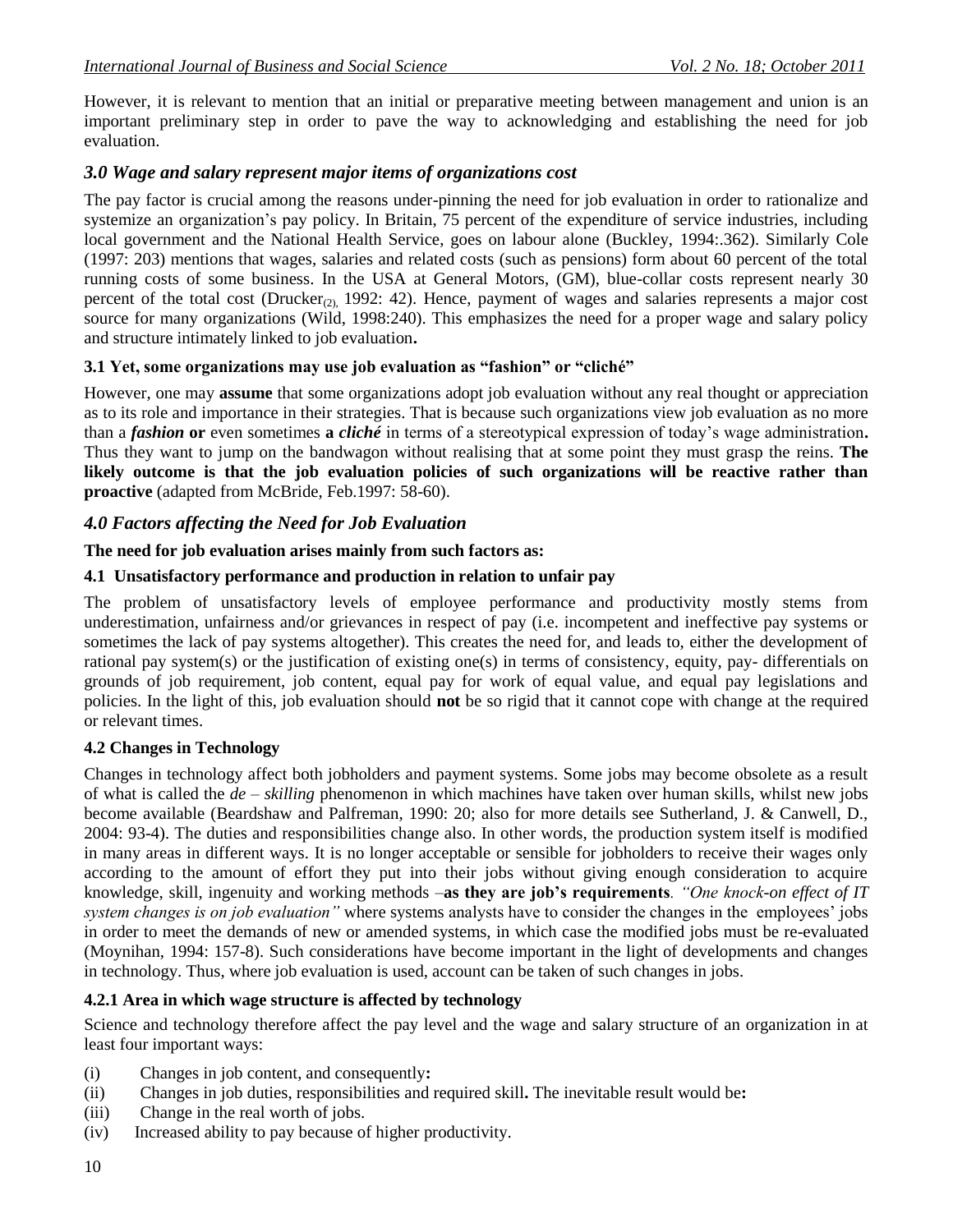In all cases such changes affect, at different levels, the relative value of jobs and require new jobs to be accommodated into the structure. As a consequence some jobs will disappear, others will remain but may require modification to a greater or lesser degree, whilst others again (though probably relatively many) may not be affected at all**.** In fact, changes in job content and redesigning work are co-existent operations**.** Job evaluation can help fit new jobs into existing pay structures, thus easing technological and organizational change. **That is to say, job evaluation can provide a means for bringing the wage and salary structure into line with the existing state of technology and the industrial organization, and for allowing the structure to keep abreast of ensuing changes. Thus, for many organizations, job evaluation is used as a control technique for their wage and salary structures** (see ACAS, 1975: 4; French, 1974: 332; Fisher, P., 1972: 20). **It is important to bear in mind and emphasize** that, as a matter of fact, a fundamental purpose of job evaluation is to evaluate the actual/present job, i.e. the job as it is now**. Job evaluation will take** into account changes in job content in terms of skill, effort, responsibility, and working conditions, **but ONLY when or after** these changes have physically occurred and have been quoted in the job description**.**

It may worth to note that **Changes in Technology** may have manifold impact at different levels – whether the jobs are in public or private organizations. The impact of these changes upon the job content is not limited to remuneration and compensation area where the job evaluation can find its place and role to play, but also extends to organizational structure, employee satisfaction and development, status and productivity. Remember, changes in job content can be seen (see Turban, E., et al. 1996: 746) whenever work is redesigned, particularly when the re-engineering business process is attempted. **Yet, a re-evaluation process does not necessarily mean that all features or elements of a job have been changed. In practice much of the job (content) will remain the same**. As a consequence this process tends to be one of modification as opposed to wholesale change.

Finally, changes in job content **may** result in or create some problems or conflicts, notably **in the short term**. Causal examples may be resistance to change in general and to changes in roles at various levels of the organization in particular. Obviously, such concerns cannot be ignored. However, given time, difficulties such as resistance to change will often prove to be temporary and, as a consequence, resolve themselves. Under these circumstances the evaluation process would need to take such factors on board and recommend that any further modifications at this time may well be ill-founded. Instead the evaluation may conclude that no immediate further action should be taken other than to keep the situation under constant review with a view to modifying practice only if it becomes necessary (rather than as a response to a knee-jerk reaction).

#### **4.3 Growth in the Size of Organizations**

#### **4.3.1 Size of organization and need for job evaluation are directly proportional to each other**

Job evaluation is most profitably applied in big or complex organizations and to flexible job structures of the occupations rather than to a small organization. The larger an organization, the more likely it is to have a large number of different jobs and the more likely it is to have a job evaluation scheme (as seen in the surveys and statistics in point 2**.**0 above). The increase in the size of organizations brings about payment system problems such as difficulties in control of costs and fair treatment for each employee, which arises where many units, each with its own individual payment system, are involved. The ensuing difficulties or conflicts will put more emphasis on the role of job evaluation.

Importantly, confirmation that job evaluation is more relevant to big establishments should not be taken to mean that the usage or application of job evaluation is limited to those big establishments. Nor should it be interpreted to mean that job was exclusively developed for large organizations. It can be anticipated that the future is likely to see a continuous increase in the use of job evaluation for all kinds of employment. Currently, job evaluation has become an instrument to limit and to some extent eliminate many of the uncertainties commonly found in wage issues thereby narrowing the area of differences of opinion between management and employees. Thus, job evaluation results primarily in a need on the part of management to find a method of determining equitable wage rate differentials and it has become a means to an end for both management and the unions for improving industrial relations (see Patton et al., p.13).

#### **4.3.2 Not all businesses use Formal job evaluation system – a reflection**

Though job evaluation has almost become an inevitable, accepted procedure for many if not most organizations today, yet some organizations still do not use (formal) job evaluation systems in determining the job rate.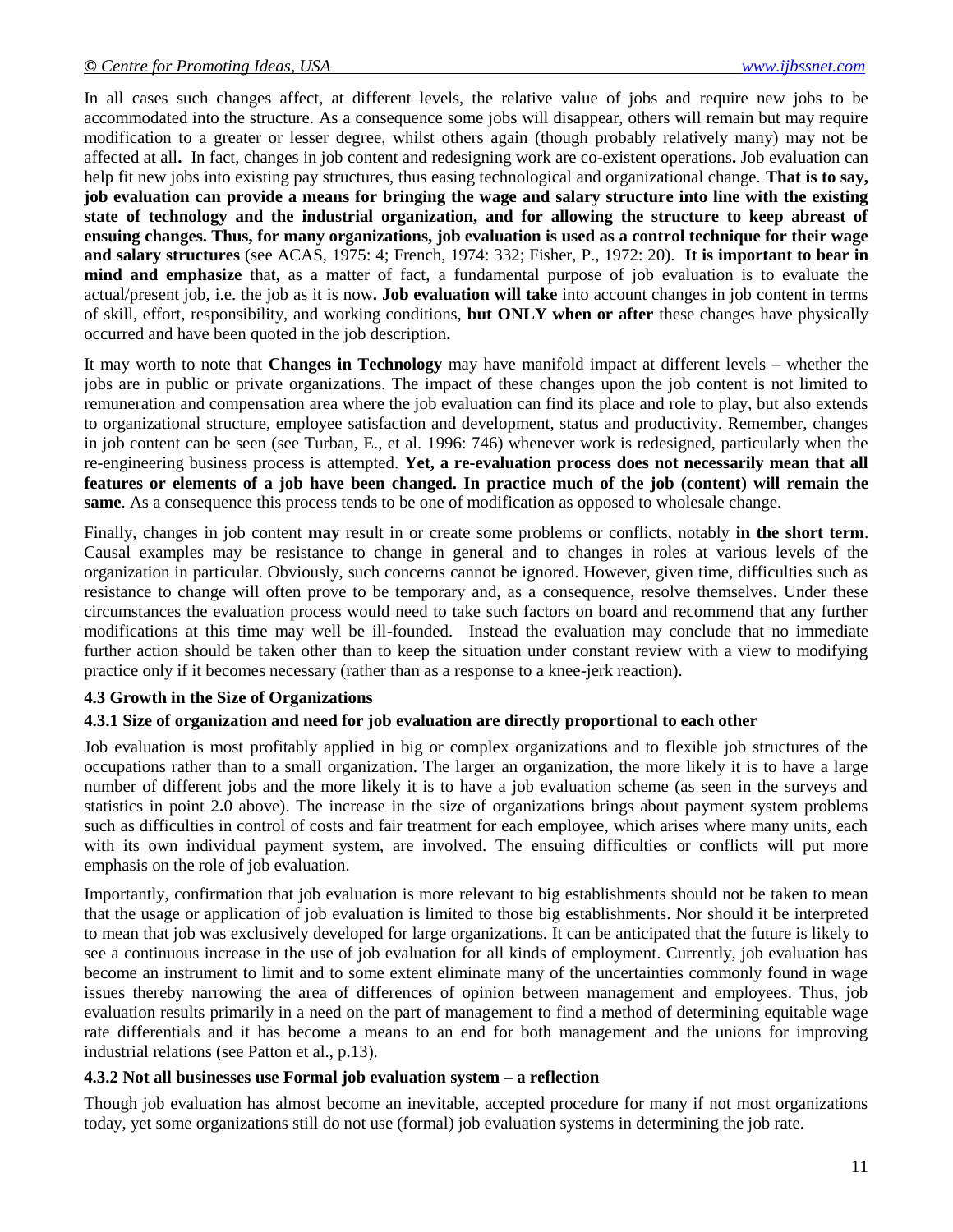Though the focus of this paper is on the **formal** job evaluation, it may be appropriate to mention here that many organizations use semi-formal or informal job evaluation procedures. This is particularly true of small businesses. In reality many organizations rely entirely on 'market pricing' in determining the rates of pay and internal relativities. In this context, Dessler (2000: 400) states that still some 20 percent or more of an employer's position comes through the market place rather than through job evaluation techniques. Henderson (1989:170) goes further illustrating a survey in which market pricing was the second largest method used in evaluating jobs. **Broadly speaking, wherever wages and salary are negotiable, the formal job evaluation methods are less likely to be used.**

Accordingly, organizations, especially big ones, have no choice but to give serious consideration to job evaluation. Thus the tendency is that it is exercised in varying degrees by most organizations. Hence, any claim that job evaluation is dying out is simply not reflected by reality. At best, such claims are greatly exaggerated (see in this context Armstrong and Brown, 2001: 43; Brown, D., 2001:130)**.** Jane Evans, [in Hollinshead, et al., (eds.), 1999: 351] goes further, stating that for those who are critical of and indisposed towards job evaluation and who, as a consequence, have prophesised its decline, the empirical evidence demonstrating that its use is on the increase must come as something of a sharp surprise.

## *5.0 Summary*

Job evaluation has become a widespread phenomenon particularly in the case of sizable organizations with strong trade union and capital intensity.

In addition to the fact that job evaluation is **not** limited to a general area of wage administration, at the same time, it embodies benefits that are difficult to weigh up or particularize in terms of money. In the light of the above illustrations, job evaluation can be seen as a:-

- (1) Systematic and analytical process
- (2) Rational process
- (3) Depersonalized job process
- (4) Judgmental process
- (5) Comparative process
- (6) Consistent process
- (7) Structural process
- (8) Social, economic and dynamic process
- (9) A process with some political colour, derived from government's laws and regulations, along with the political affiliations, leanings, attitudes and approaches of trade unions**.**

The combination of the dynamic nature of work in a high-technology society and the ceaseless demands of employees to increase their pay levels **establishes** the need for job evaluation (see Henderson, p. 169). However, **Technology modifies jobs and demands new skills and knowledge in order to perform the job in its revised composition or design.** This means changes in technology and the growth of organizations affect both jobholders and payment systems**.** Here lies the challenge to job evaluation which will need to be flexible, adaptable and able to address all these new developments rather than stand obstinately rigid in its application and technique. A welldesigned job evaluation should bear this in mind and respond to such changes, not least through continual periodical reviews, because the world in which we live is *"a world of shortening product life cycles"* (Tidd *et al.,* 2001: 4)**.**

Furthermore, this study has demonstrated that job evaluation is flourishing and continuously gaining momentum. This can be seen through both the increasing number of organizations prepared to adopt job evaluation schemes and by the increased weight of importance which they attach to them.). Studies and surveys mentioned in this research clearly indicate that job evaluation is becoming more popular and more widely used.

**Finally**, whatever the specific factors leading to the recognition of the need for job evaluation, the important decision is to appropriately / professionally start such a programme and to translate or convert it to a reality. In so doing, the organization concerned and its employees can feel, notice and receive the benefit of the application of job evaluation**.** This remains the case regardless of how much the above factors have **reinforced both (a) the need for** job evaluation to systemize an organization's wages and salaries payment - as one of the strongest elements in making work organization effectively competitive**, and (b) avoiding** worker dissatisfaction, resentment, and low performance**.**